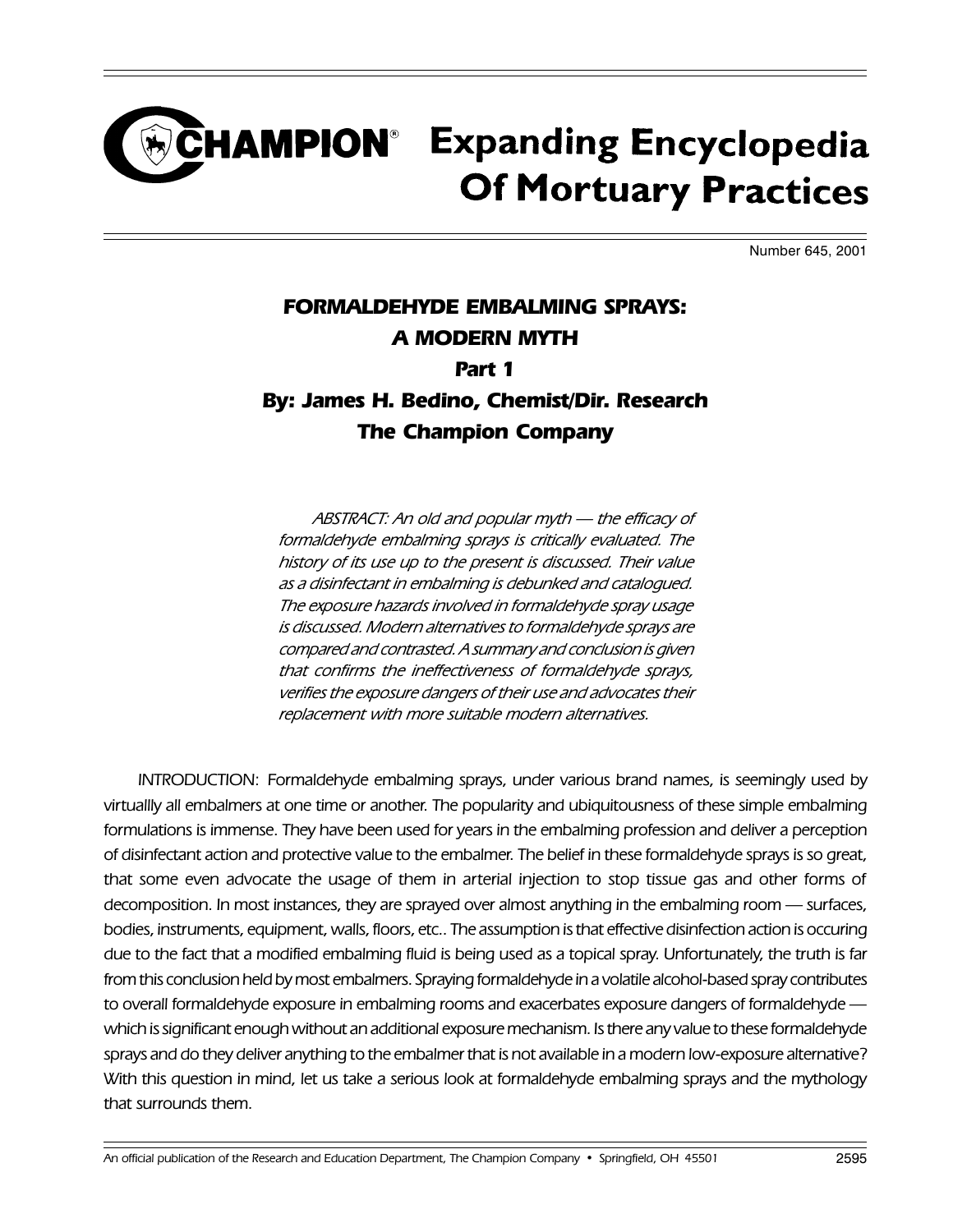HISTORY: Formaldehyde embalming sprays have been with the embalming profession almost since the beginning of formaldehyde embalming itself. Most of the formaldehyde embalming sprays came onto the market somewhere in the 1920's and 1930's (from examination of old literature and embalming catalogs). They were basically a response to a commonly used technique of the time — dilution of concentrated arterial or cavity fluid with water or alcohol and attachment of a spray device for use by the individual embalmer. The fluid manufacturers successfully marketed these pre-packaged formaldehyde dilutions to the embalming profession and the rest is history. Why 1% formaldehyde dilutions were advocated and formulated is uncertain except that 1% final dilutions were considered mild by standards of the time and somehow just seemed right. What is amazing is that today the formulations are virtually unchanged from the originals that were available 70-80 years ago. Some of the names of the chemicals were reminiscent of disinfection and "killing ability" and implied effectiveness that, at the time, was believed. Disinfection during those years was a murky, ill-defined term and disinfection could be assigned to any number of chemicals or techniques with impunity. When formaldehyde embalming sprays were invented and marketed, the concept and efficacy of disinfection was literally in the eye of the beholder. The Champion Company was no exception and created and marketed an embalming spray that was formaldehyde-based. This product is no longer made or sold and was replaced by superior alternative products several years ago. Surprisingly, most other embalming chemical companies still actively market these ancient formulations. The names and composition of these 1920's-1930's chemicals are unchanged to this day. Some cannot be found in current catalogs but are known to be available anyhow (usually upon request). Despite all the questions about their effectiveness, exposure potential and suitability for use, they continue to thrive on namesake and legend.

DISINFECTING ABILITY: The capability of formaldehyde as a disinfectant is usually placed in the range of 5- 8% concentrations before formaldehyde exhibits a high-level disinfection or sterilization effect. Occasionally you will find reference to 4% formaldehyde concentrations or 2% concentrations with another disinfectant as an additive. A typical example would be Gigasept (popular in the European market) with formaldehyde at 4% and another aldehyde as a booster. Gigasept has a dubious record, at best, as several studies have called it's sterilization ability into question. There are very few formaldehyde stand-alone disinfectants in current medical/ hospital use, as they have all been replaced by more modern and effective alternatives (particularly the glutaraldehydes). Consequently, the only research on formaldehyde disinfection that is current involves formaldehyde usage in gaseous form, which still is rather popular in certain medical and lab situations (decontamination of culture and incubation bins).

Formaldehyde is still used effectively as a "bomb" disinfectant for animal barn and chicken hatcheries and coops by heating paraformaldehyde and allowing the concentrated formaldehyde fumes to permeate the surroundings. It is difficult to find any significant tests or studies involving formaldehyde at 1% concentrations in use as a disinfectant. There are extensive testing and research in the older literature (early 60's) that demonstrated very poor disinfection ability with a variety of organisms and blood burden for formaldehyde concentrations of .7%. Particularly dismal was the capability of .7% formaldehyde solutions against hepatitis (HBV) with reasonable blood burden that only resulted in 20-30% inactivation and dissolution. Compared to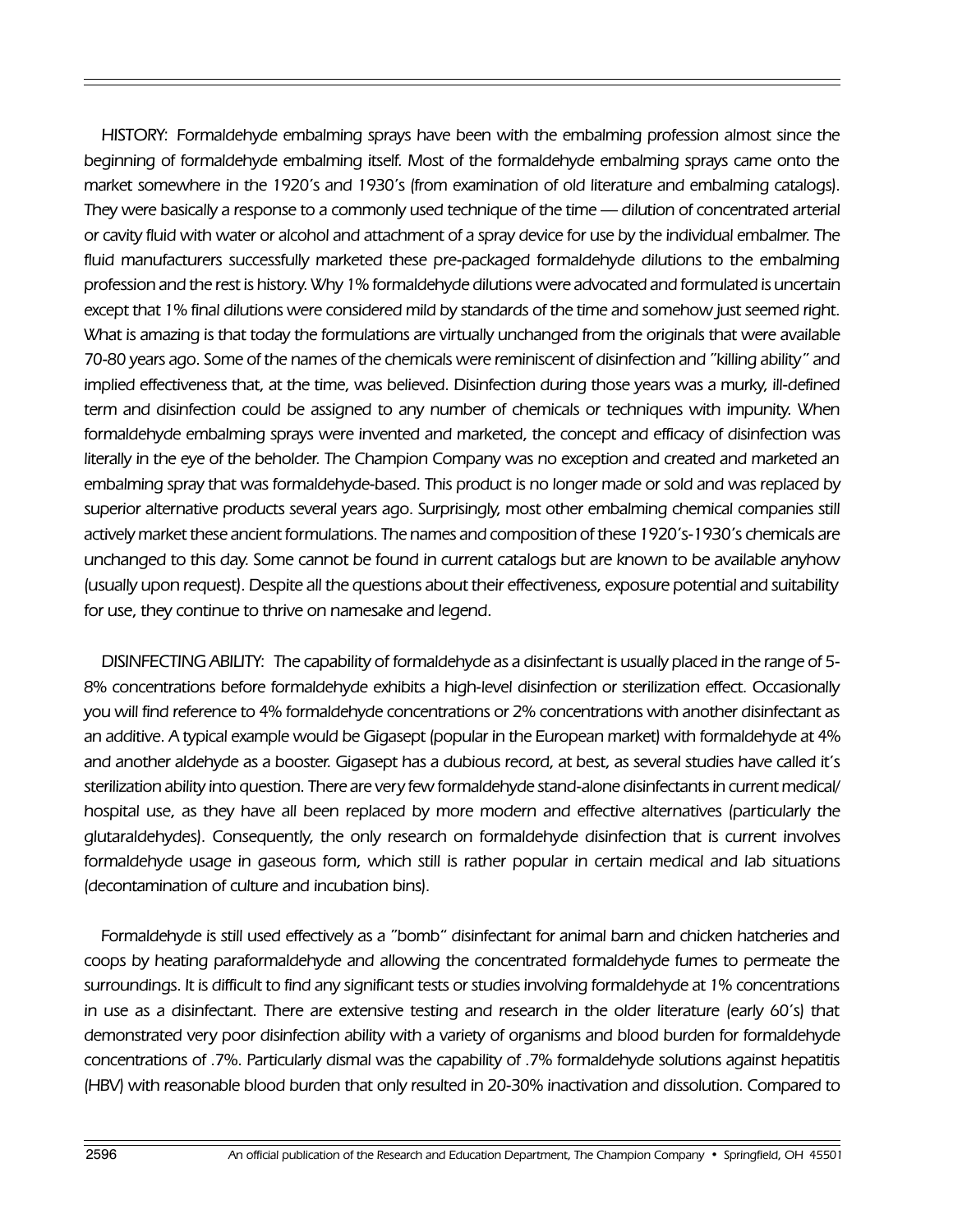other disinfectants, formaldehyde at .7% was inefficient and ineffective under a variety of scenarios comparing efficacy as a function of time and concentration. A surprising recent investigation in a German hospital traced an outbreak of ICU sepsis to a contaminated formaldehyde disinfectant that was being used at .25-.5% (below recommended concentrations due to exposure complaints by hospital staff) where Klebsiella oxytoca (the bacteria responsible for the outbreak) was actually cultured from the buckets where the disinfectant was stored. Based on these results and investigations, 1% formaldehyde solutions are probably, at best, low-level disinfectants or sanitizers.

Actually, the real effectiveness of the formaldehyde embalming sprays as disinfectants is due to the carrier alcohol that is used in the formulation. Typically, a formaldehyde embalming spray will use isopropyl alcohol as the carrier solvent for the spray. The alcohols, in general, at concentrations of 60-80% are very effective mediumlevel disinfectants with good reaction times under reasonable blood burden. They have little or no effect on spores and are never considered for sterilization purposes. They have anywhere from excellent to fair activity according to organism type. Overall, they are relatively effective as an in-use disinfectant for surfaces and pretreatment of instruments or other critical devices. The use of isopropyl or similar alcohol as the carrier in high concentration makes the presence of formaldehyde at 1% concentration redundant in embalming sprays. No observable reduction in disinfection ability would occur if the formaldehyde was removed — due to the high working concentration of alcohol in the formulations. Consequently, the most important ingredient to most embalmers  $-$  the formaldehyde  $-$  in the formulation is actually unneccessary.

Actually, an embalmer could just as easily use rubbing alcohol purchased at the drugstore and attach a sprayer and have an equally effective disinfectant spray as any of the formaldehyde sprays available to embalmers today. This solution is less than desirable, as the exposure and irritation of using a concentrated alcohol and spraying it into the breathing zone of the embalmer still exists. One formulation of formaldehyde embalming spray even incorporates an older style quat-type disinfectant to apparently attempt to bolster disinfectant action of the embalming spray. Again, the concentration is so low that the medium-level disinfecting ability of the isopropyl carrier alcohol swamps any perceived increase in disinfecting capability. The disinfecting capability of the currently available formaldehyde embalming sprays is not due to formaldehyde or other additives, but due solely to the high concentration of alcohol in the spray.

> CONTINUED: Formaldehyde Embalming Sprays: A Modern Myth Champion Expanding Encyclopedia of Mortuary Practices Number 646, 2000